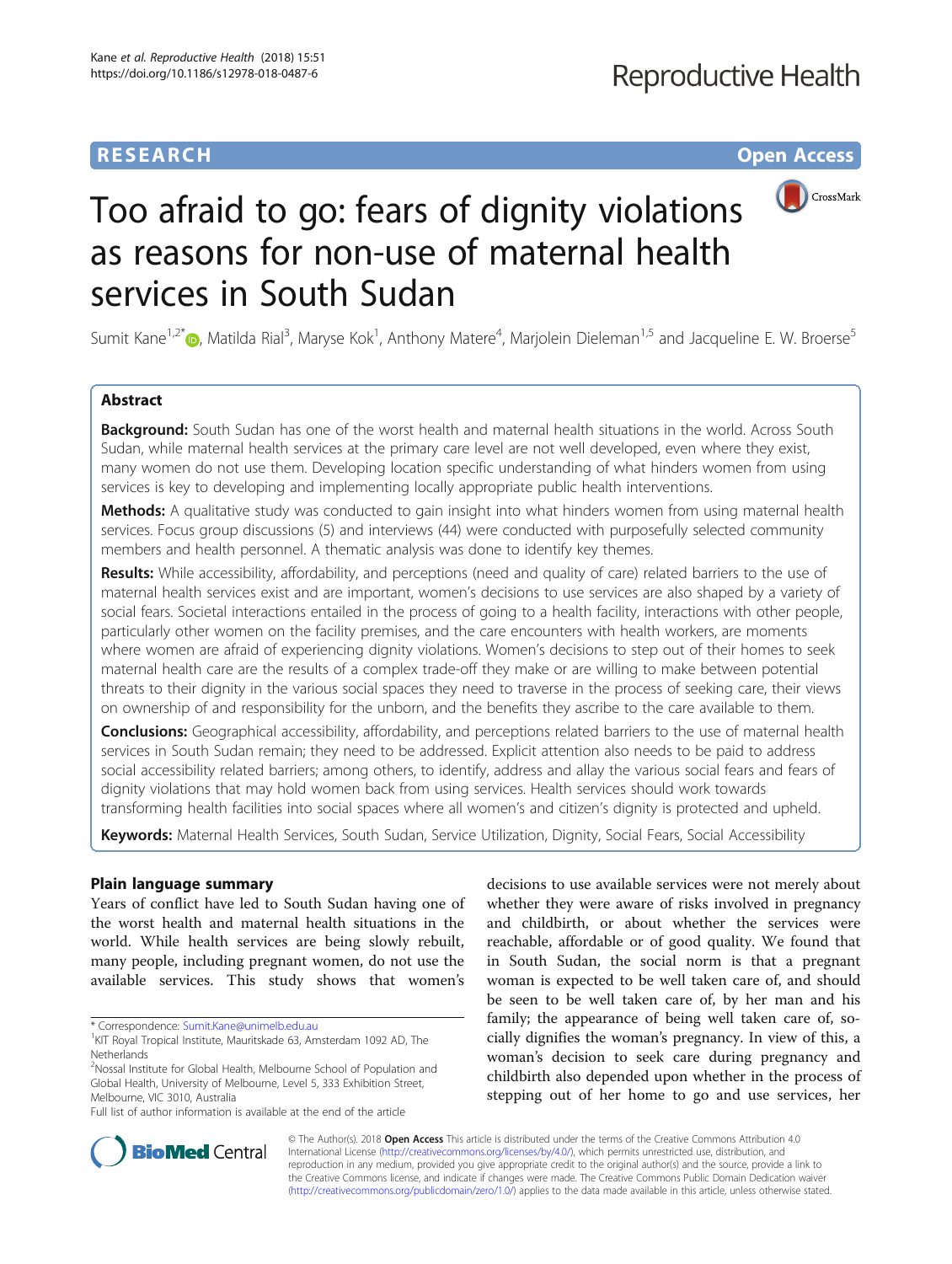dignity as a pregnant woman could be maintained and protected - from the judging eyes of society, from other women in the health facility, and while interacting with health workers. Her decision thus also depended upon a complex trade-off she was willing to make between the benefits she thought the care would bring to her, and the potential risks to her social dignity. Explicit attention also needs to be paid to identify, address and allay the fears of dignity violations that may hold women back from using maternal health services in South Sudan.

# **Background**

South Sudan has one of the world's worst population health indicators; for instance, the maternal mortality ratio stands at 789/100,000 live births [\[1](#page-10-0)], less than 30% of women are attended to by a skilled health worker; and the rate of institutional delivery assisted by a skilled birth attendant is less than 20% [[2\]](#page-10-0). In post-conflict contexts, healthcare provision and improving population health outcomes is particularly difficult because of poor infrastructure, limited human resources, and weak stewardship [\[3](#page-10-0)–[5](#page-10-0)]. In South Sudan too, the long drawn conflict has weakened the health system, and there are severe shortages of health workers and few wellfunctioning health facilities [[2](#page-10-0), [8](#page-10-0)]. De Francisco A et al. [[6\]](#page-10-0), drawing on the International Covenant on Economic, Social and Cultural Rights [[7\]](#page-10-0), argue that for public health programs to be useful to and to be used by the people they mean to serve, one "requires locationspecific investigations" ([\[6](#page-10-0)], pg.19–20). In a recent review of maternal and child health policies in South Sudan, Mugo et al. [[8\]](#page-10-0) noted that "Informing policy with evidence requires acute sensitivity to local context"; in a subsequent paper, they further emphasize the need to "address the socio-economic factors that prevent women from using maternal health services" in South Sudan [\[9](#page-10-0)]. This paper presents the findings of such an investigation from South Sudan; it complements the recent work by Mugo et al.  $[10]$  $[10]$ , Wilunda et al.  $[11]$ , Lawry et al.  $[12]$  $[12]$  on barriers to maternal health in South Sudan.

This paper reports findings from a study done within the context of a project designed to support the Ministry of Health (MoH) of Western Bahr el Ghazal (WBeG) state of South Sudan to improve sexual and reproductive health (SRH) service delivery. There is robust evidence that "A health centre, intrapartum-care strategy can be justified as the best bet to bring down high rates of maternal mortality" [\[13\]](#page-10-0); the project, among other things, explicitly focused on improving access to and use of maternal health services. Within the operational research component of the project, a range of questions regarding SRH related behaviors and decision making were identified and studied; one of them being 'why inspite of having maternal health services in the vicinity, many women still do not use the maternal health services?'

Findings from the broader study are reported in earlier papers which report how social norms and gender norms shape procreation decisions, birth spacing and family planning related decisions in South Sudan [\[14,](#page-10-0) [15](#page-10-0)]. Wilunda et al. [\[11\]](#page-10-0) and Lawry et al. [\[12\]](#page-10-0) in their recently published papers, elaborate upon geographical, financial, security and cultural barriers to the use of maternity services in South Sudan. These barriers also featured prominently in our study findings; however, we also identified other 'social' reasons why many women, do not use, or hesitate to use, the maternal health services currently on offer in Wau county of WBeG state of South Sudan. In this paper we focus on these 'social accessibility'  $[16]$  $[16]$  $[16]$  related barriers. We do so to highlight the importance of this important dimension of health services accessibility; in the process, we propose the notion of 'social accessibility' and contribute to extend the understanding of what all 'health services accessibility' should entail.

# **Methods**

A qualitative study was conducted; data was collected through focus group discussions (FGDs) and semistructured interviews (SSIs) conducted with a variety of purposefully selected informants, as detailed in Table [1](#page-2-0). Following sections further explain the sampling and recruitment principles and processes.

Topic guides for FGDs and SSIs were developed using de Francisco et al.'s (6) conceptual framework. According to the framework, individuals and social groups occupy positions of relative advantage or disadvantage with respect to their access to resources (social and material), within overlapping spheres of influence: the household, community, larger society, and the political environment. Individual's and social groups' position and relations in these overlapping spheres of influence shape their SRH related decisions and actions. Topic guides for community members included questions exploring people's expectations from, and reasons for (non-)use of maternal health services. The topic guides for health and other workers included questions on the same lines, but with a view to explore their perspectives on the (non- )use of maternal health services. The FGD and SSI topic guides for community members were prepared in English and translated into the local language, Wau Arabic. The topic guides were defined further during the initial stakeholder workshops, pre-tested in the study site, and were adapted iteratively as the study progressed.

# Study sites

The study was conducted in Wau County of WBeG State of South Sudan. While South Sudan is home to more than 50 ethnic groups, in WBeG, the Fertit, an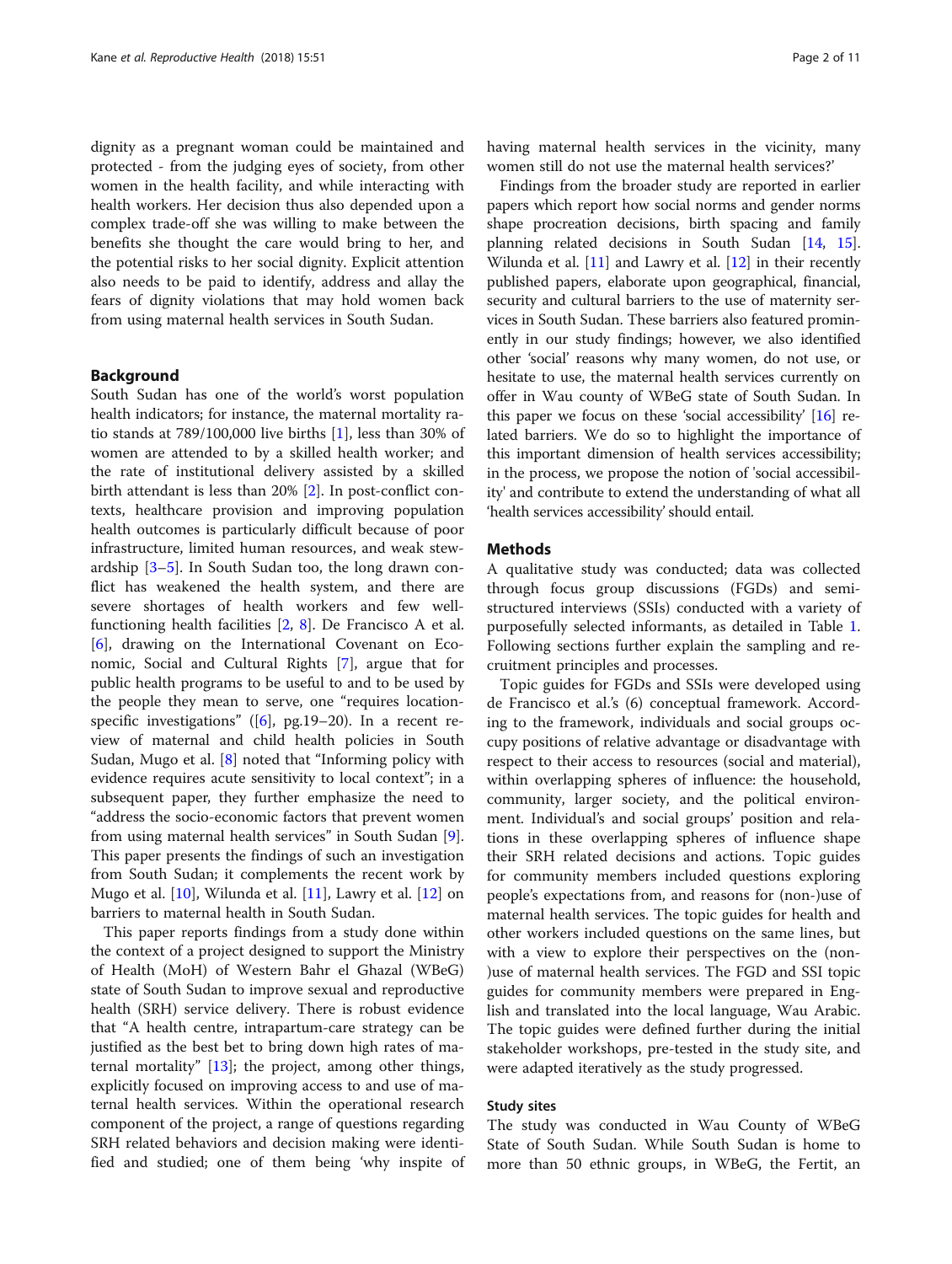<span id="page-2-0"></span>Table 1 Overview of study participants and data collection

| Method                     | Profiles of study participants                                     | Number of activities (number of participants) |
|----------------------------|--------------------------------------------------------------------|-----------------------------------------------|
| <b>FGD</b>                 | Community members: Female 18-35 years (Not in union <sup>a</sup> ) | 1(8)                                          |
|                            | Community members: Female 18-35 years (In union)                   | 1(8)                                          |
|                            | Community members: Male > 35 years                                 | (8)                                           |
|                            | Community members: Male 18-35 years                                | 1(8)                                          |
|                            | Health workers                                                     | 1(6)                                          |
| SSI with community members | Community member: Female 18-35 years (Not in union)                | 5                                             |
|                            | Community member: Female 18-35 years (In union)                    | 6                                             |
|                            | Community member: Male 18-35 years                                 | 6                                             |
|                            | Community member: Female > 35 years                                | 6                                             |
|                            | Community member: Male $>$ 35 years                                | $\overline{4}$                                |
| SSI with key informants    | Traditional birth attendants                                       | 4                                             |
|                            | Traditional leaders                                                | 3                                             |
|                            | Health facility personnel                                          | 5                                             |
|                            | State SRH managers                                                 | 2                                             |
|                            | NGO representatives                                                | 3                                             |

<sup>a</sup>Participants were either In Union or Not In Union at the time of the study. Relationship status is presented this way because in Wau people say they are married only if the relationship was formalised either in a traditional ceremony, or in the church – even if they cohabit. For convenience we use the terms married/ unmarried in the paper

agriculturalist people, predominate. Two locations in Wau County were selected based on the homogeneity of the residents (all Fertit). Both locations were within walking distance of functioning maternal health services - this was important as health service coverage (geographical) is poor in many parts of WBeG. In both the locations, maternal health services were provided in a primary care facility staffed by one clinical officer, one nurse, 1–2 midwives and a pharmacist. In both facilities, the staff were a mix of locals, and returnees who originally hailed from WBeG. The two locations represented two different settings in Wau County – Wau town and the other a rural area. However, in both settings the socioeconomic situation was similar, with most people engaged in subsistence farming or informal manual labour. The assumption behind choosing these two locations was that perhaps within the same ethnic group, depending on the setting, the decisions and decision-making processes around whether or not to use maternal health services, might be moderated differently.

# Sampling, recruitment of study participants and data collection

Details of study participants are presented in Table 1. Community members were purposefully selected with the assistance of village elders, health workers from a local NGO and the county health department. The assistance was limited to guiding the researchers to the village and to making introductions; the actual selection was done by the researchers themselves. Amongst community members, only those of age 18 years and above

were included in this study. We purposefully categorized participants into those between 18 and 35 years and those above 35 years with the assumption that the two age groups might have different health seeking behaviors.

Data collection began with FGDs amongst community members, followed by SSIs to obtain more in-depth understanding. FGD participants were homogenous in terms of ethnicity, age and marital status, yet diversity was sought in terms of social and economic status (criteria included ownership of assets like bicycles, and level of education). Health facility personnel responsible for maternal health in facilities close to the study sites were included as participants. Individuals with active maternal health related role within the county and state health system i.e. traditional leaders, traditional birth attendants, SRH service managers, and representatives of NGOs working on maternal health, were also included as key informants.

Data were collected from October 2014 to April 2015, over 3 visits to Wau. FGDs and interviews with community members, traditional leaders and traditional birth attendants were conducted by research team members who hailed from the study area, were fluent in Wau Arabic, and had experience with conducting qualitative research. Data were collected till analytical saturation was reached, and no new insight emerged; this was possible to assess, as at the end of each day of data collection, the research team debriefed and discussed the emerging findings. In total 5 FGDs (with 38 participants) and 44 SSIs were conducted.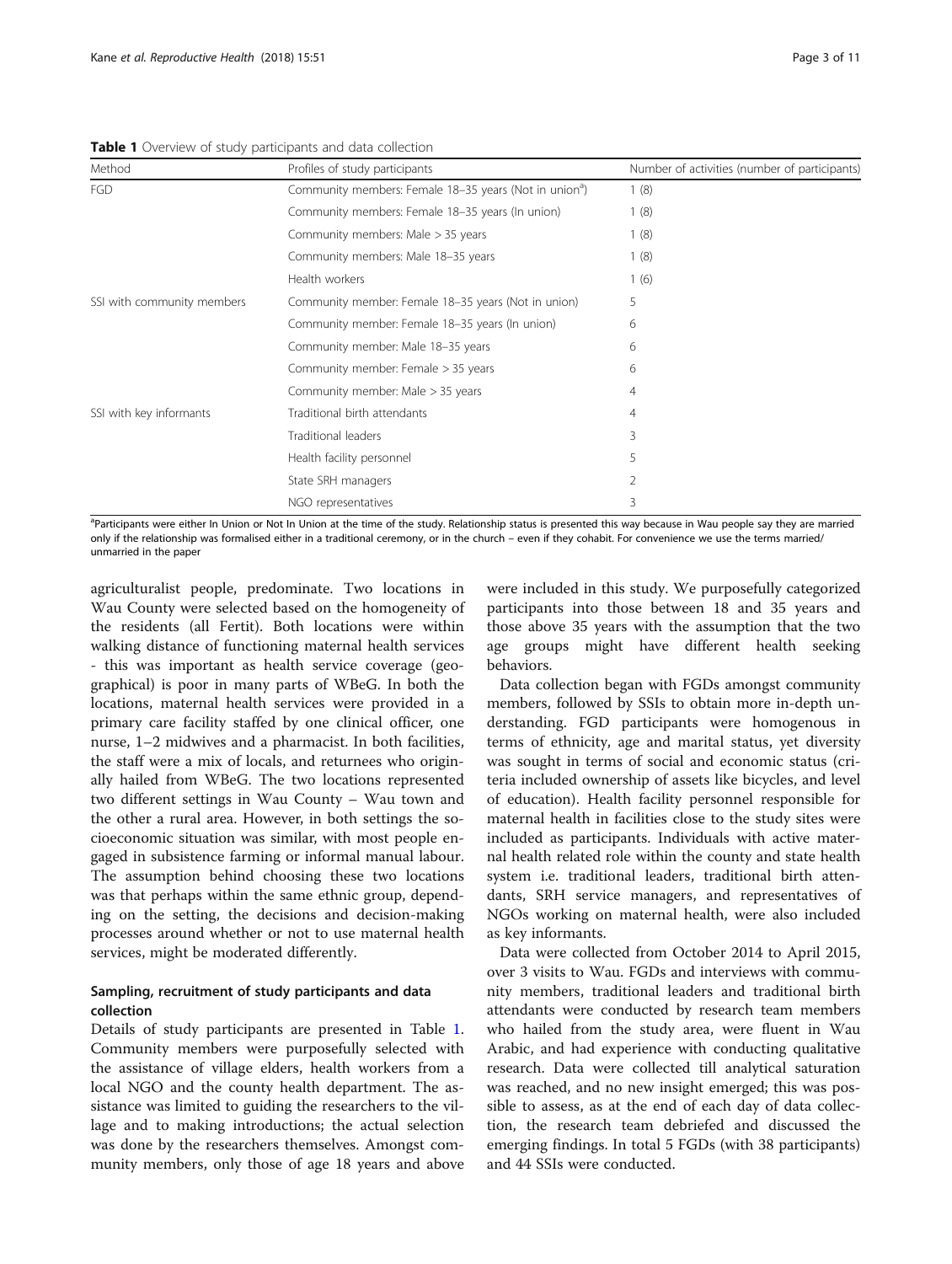#### Data analysis

SSIs and FGDs were digitally recorded, translated from Wau Arabic into English (where applicable) and transcribed verbatim. An inductive thematic analysis of the transcripts was conducted [\[17](#page-10-0)]. Analysis began with an initial thorough reading of transcripts by three researchers (SK, MR, MK) to identify broad themes about the reasons for use or not of maternal health services. The guiding principle in this process was to identify the various reasons that were important to participants and to ascertain that the chosen themes captured the main aspects of participants' reasons behind using or not using SRH services. The next step involved moving from these themes to an interpretation of the broader significance of and meanings attached to these themes, and the implications of these themes; in parallel, and iteratively through this process, the identified themes were reviewed, refined, and named. The NVivo 11 software was used to code all transcripts and to run queries on the dataset. Findings from the preliminary analysis were refined through follow up interviews with 2 participants in each study site  $(n = 4)$ , one traditional leader, one local resource person, and through a workshop involving community health workers, health facility personnel and SRH services managers ( $n = 13$ ).

#### Ethical considerations

Informed consent was given by all study participants; for those who could not read, the consent form was read out to them and their consent was recorded. Confidentiality was maintained throughout, and steps were taken to anonymise the data and to minimise risk of accidental disclosure and access by unauthorized third parties. Since the study included questions about the local health services and the responsiveness of providers, special care was taken to ensure that identities of participants were not revealed to the local health workers. All participants were explicitly informed of their right to refuse to participate and to not answer questions they might find to be intrusive. Keeping in mind the possibility of some participants being reminded of traumatic experiences, medical referral services and counselling support were made available. No such situation requiring referral emerged during data collection or in the period after the study.

# Results

While the study did not dwell into the details of level and nature of knowledge about SRH matters, all community members – women and men across age groups, and all traditional leaders, recognized the benefits of modern maternity care, and were aware about the importance of antenatal care, institutional delivery, and to some extent, post-natal care. Reliable, state and county level data on availability, accessibility and utilization of maternal health services is not available in South Sudan. However, in the study area, services were available and accessible; and study participants indicated that they appreciated the presence of these services, and used these services. Issues related to geographical access, financial access, and perceived quality of care were reported as being important barriers to the use of services by our study participants. These barriers are important, however they are not the focus of this paper, and hence not presented and discussed here.

This section presents other social reasons why inspite of being knowledgeable about and having maternal health services in their vicinity, many women still did not use these services. Findings are presented as themes; three major themes emerged. The first theme presents how various social fears shape women's care seeking. The second theme presents how women's social expectations and social interactions around the act of visiting a health facility shape their care seeking behavior. In the third theme, women's and society's views about pregnancy are presented with a view to locate the findings of the first two themes in the local context, and to better explain them.

# Social fears

Women, both young and old, talked of fear and of 'being afraid' in some form or the other. They often did so without probing, indicating that the experience probably had wide relevance, and was an important feature of women's interaction with the maternal health services, specifically of why women, used the maternal health services, or not. The importance of this cognitive process was acknowledged by professional informants too; although their observations were limited to and primarily referred to fears related to painful medical procedures and to the insecurity involved in the act of travelling to health facilities.

## Fear of being embarrassed

Women were afraid of being embarrassed during the care encounter; in our study, this feeling had two broad facets. One related to not having enough money to cover the expenses incurred, and another related to not having one's husband by one's side.

Maternal health services in South Sudan are free in primary care facilities, although some user fees are levied in hospitals. However, the facilities in the study area often did not have enough supplies and drugs; patients were asked to buy these from private pharmacies. In Wau, people had to spend money to buy goods (soap, cloth, cotton, medicines etc) that are needed when delivering in a health facility, for transport, for stay if one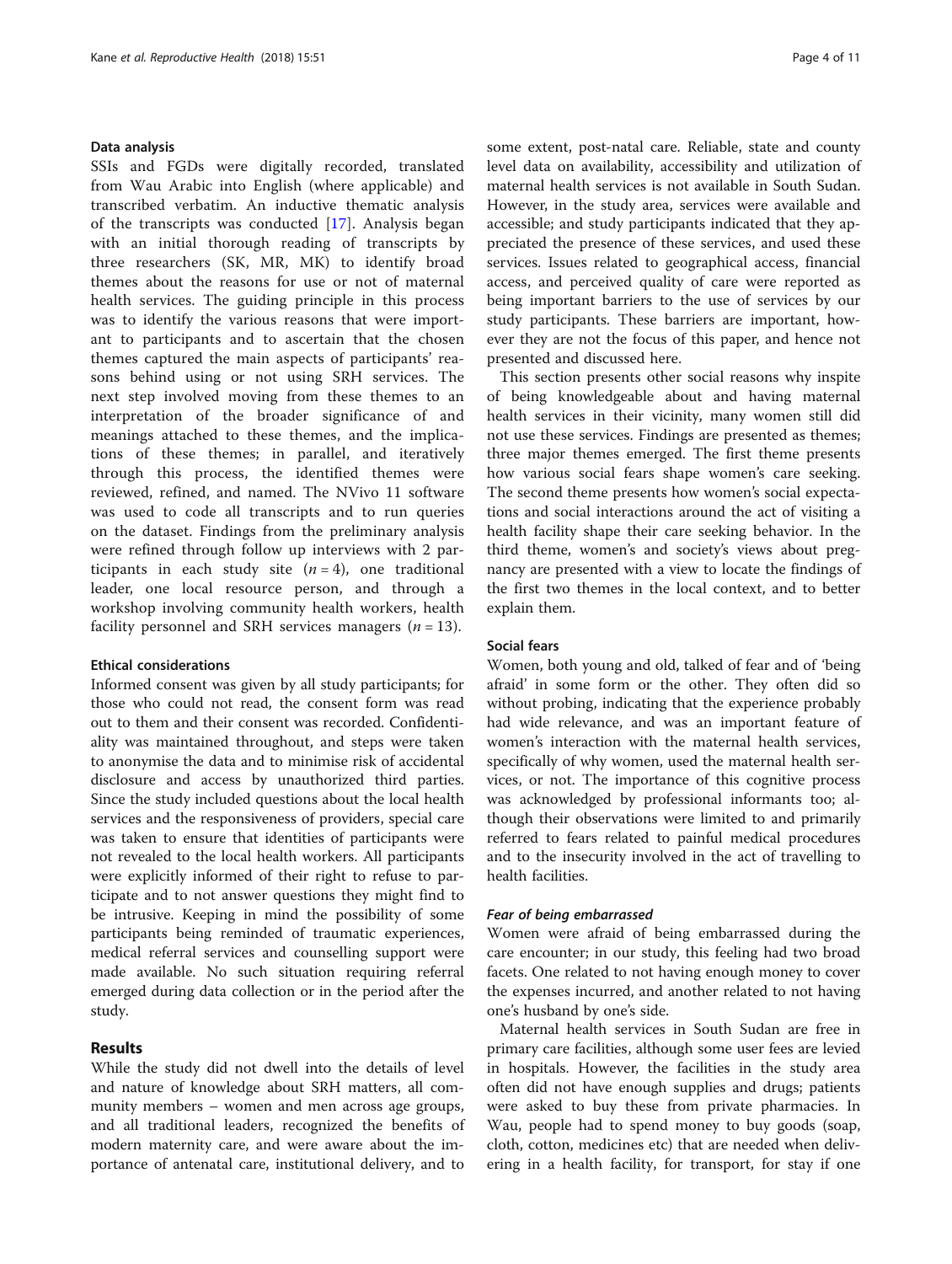were from another place (as is often the case around Wau), and also to pay for fees (including for informal payments to health workers). Not having enough money was clearly cited as a reason for not using services by both men and women. As the following quote illustrates, one of the underlying mechanisms through which not having money also shaped care seeking decisions, was that women were afraid that if they were to be asked to pay, and they did not have enough money on them, they would be shamed or even be belittled.

"It might be money, some things go back to the economy, maybe there is no money and she is afraid that when she goes they will charge her a lot of money." [Woman under 35, Not In Union].

Another underlying mechanism through which not having money affected care seeking decisions, was that women were afraid that if they did not have enough money to pay for the expenses incurred at the hospital, they might not be allowed to return home. This led some to not only not use the hospital facilities, it also led them to turn to (and often to prefer) the services offered by traditional birth attendants (TBAs). Unlike hospitals, TBAs were flexible; they did not necessarily expect cash, and could be paid in instalments, over a longer period of time.

"TBAs can wait even for a year for the women to pay them, but if you go to the hospital and you don't pay they won't let you go home, so women fear." [FGD, Women above 35].

Women who were widowed, or did not have a husband, or whose husband was away, or had been abandoned the husband, or had no family to support them, were afraid that health workers would ask them about their husbands, and would insist that their husbands be present. In South Sudan, a pregnancy is a matter of pride, and it is important that it is dignified by and seen to be valued by the man and his family. It is deeply embarrassing to women if they are seen to be on their own, and with no man to dignify their pregnancy. Women fear this embarrassment, and instead of going to health facilities, prefer to stay at home to avoid the embarrassment.

"She is also afraid that they might tell her to bring her husband … and the man is not there. Because of fear they stay at home" [Woman under 35, Not in Union].

For such women, as was often the case, not having enough money, further amplified the problem. They were particularly worried that if they did not have enough money on their person, the health workers might ask them to bring their husband, further exposing them to embarrassment.

## Fear of being ill-treated

There is a large body of literature from low and middleincome countries which documents ill-treatment of patients by workers in health facilities. To some extent, and linked to the fear of being embarrassed, women in the study community were also afraid of the midwives being rude to them. In the following quote, a young woman points out how some women are so afraid, that they would rather deliver at home, inspite of knowing well that to do so, is dangerous.

"The people who do not want to go to the hospital are people who are afraid. They fear delivery, and fear that the midwives will be rude to them. So that is why they don't go to the hospital but still deliver at home .. (even when they know that it).. is dangerous." [Woman under 35, Not in Union].

Senior health workers and SRH service managers, recognised this situation. They were well aware of, and felt ashamed about the poor attitudes of some of their staff. Privately, some expressed frustration at the situation – pointing out that the shortage of health workers in the area meant that hey had very little room to reprimand and discipline errant health workers.

"Yes I do agree, this situation is very embarrassing … some midwives are verbally abusive and have bad attitudes. Some women will prefer not to come back to the hospital because of the maltreatment." [Health Facility Personnel - Manager].

# Fear of being denied services

Many steps are being taken to improve maternal health services in South Sudan; for instance, to improve the continuity of care, a paper card is issued to every pregnant woman. In this card, health workers record the progress of the pregnancy and the pregnant woman's medical situation. We found that health workers diligently use these cards, and impress upon women the importance of carrying these cards when they visit health facilities; most women also understood the importance of these cards. However, it was these very cards that paradoxically appeared to hinder the use of maternal health services. Some women could not afford these cards (approximate price  $= 0.25$  EUR), and therefore hesitated to visit the health centres. We found that many women lost their cards, had their cards torn,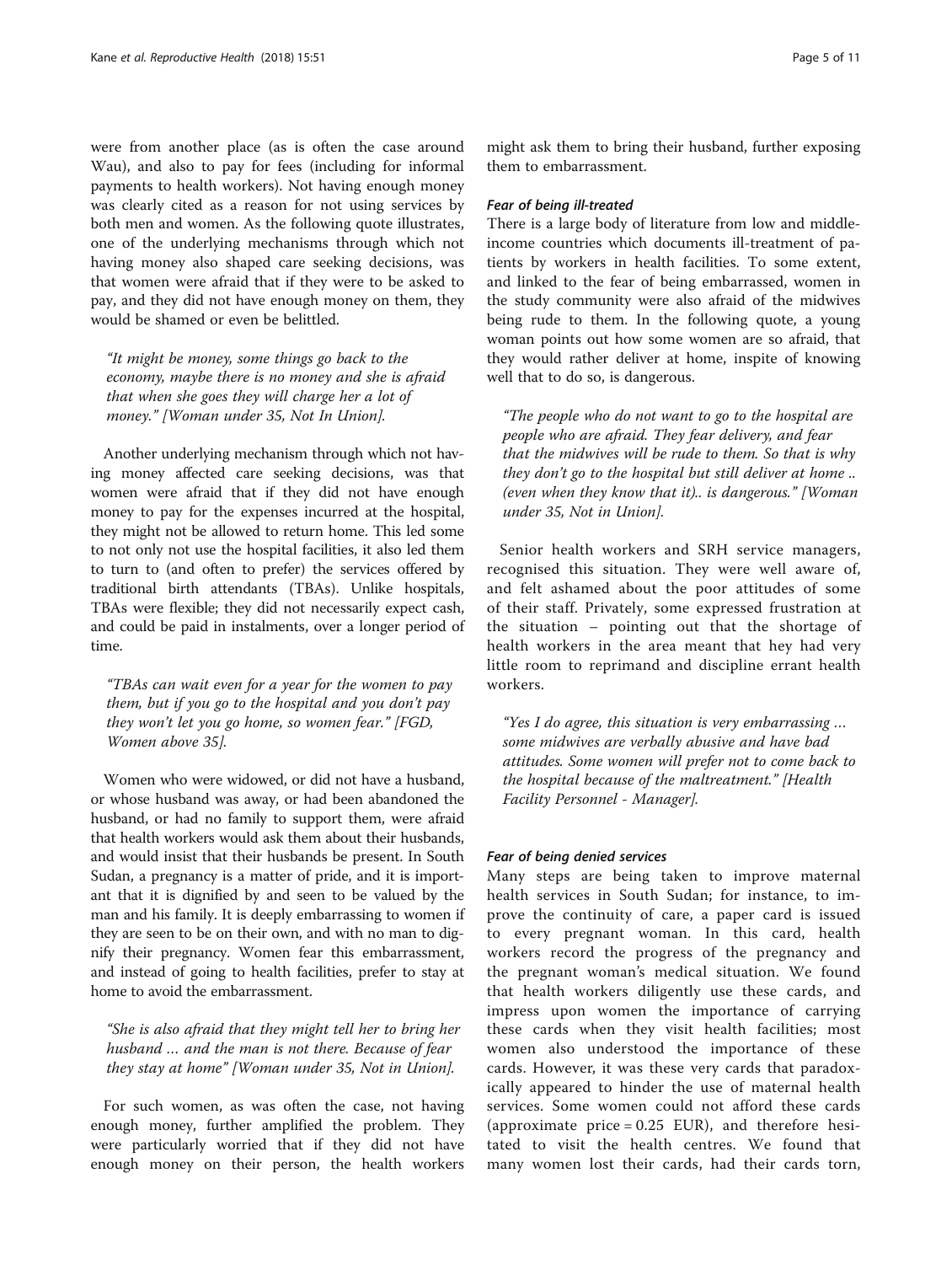or soiled; as the following quotes show, women in such situations were afraid of being reprimanded by the health workers, and denied services.

"This will affect you, if you have a child (are in the process of delivery) and you do not have a follow up card no one will accept you even the trained midwives they will not assist you. Even the hospital will not accept you."[Woman under 35, Not in Union].

"If the midwife finds that you do not have a hospital card, she will tell you that she cannot go to you because you did not go for checkups. If a crime comes to me, what will I say? I will not go to you. We have this kind of situations here." [FGD, Women over 35].

These quotes also illustrate how the way these check-ups and cards related processes were implemented in practice; perhaps unwittingly, these service delivery improvement processes, paradoxically gave some women the impression that not carrying these cards, or not attending earlier antenatal checkups, was akin to committing a crime. An impression that seemed to be enough to make some women afraid, and to not use maternal health services.

# Insecurity related fear

Poor rule of law is a problem in much of South Sudan. The state apparatus is unable to protect people from antisocial elements, including but not limited to ethnic militias. The prevailing insecurity featured prominently in both men and women's explanations for not using health facilities. People were afraid of being accosted on the way to the health facilities at night, but also during the day.

"If labour pains start at around 2 am, and there is no way to go to the hospital, and there is no transport, and you fear criminals on the way." [Woman under 35, Not in Union].

"There is no transport, so people fear to move at night to go to the hospital and people can attack you on the way" [FGD, Men under 35].

The health workers, the healthcare managers all admitted that this was a major problem. They acknowledged the circumstances and they recognized people's fears as understandable, pointing out that this was the price society paid on a daily basis for the chronic insecurity and unrest.

"And for people to access services there must be security, people should have peace of mind that if I walk five kilometers, I will go and come back without any problem. So one of the factors is .. if I go there and I feel threatened (on the way to getting to the facility), it will affect the utilization." [NGO Representative].

The findings above reveal that a variety of social fears also shape decisions around seeking maternal health care. In the discussion section, these fears, and the social processes driving them, are discussed in view of the theoretical insights on 'social fears'.

#### Dignity expectations not being fulfilled

In the study community, as in all communities in South Sudan, pregnancy is a matter of personal pride for women. It is something to be celebrated and dignified by the man's family. As the following quotes from an FGD among men illustrate, it is expected that a pregnant woman is treated nicely and is seen to be so too in society, particularly when she ventures out of the house and into public spaces.

"When you (a pregnant woman) get up to go to the health center, the culture and traditions are like … the shoes on your feet and the clothes … when you want to leave your house, you need to take a shirt and wear (good clothes)." [FGD, Men over 35].

Being able to dress nicely, and to be presentable in public spaces like the clinic, was very important to women. It was important to the extent that if they did not have soap to bathe and did not have a clean dress to wear, they would rather not go to the clinic – inspite of knowing well the importance of the antenatal, natal or postnatal visits.

"When they get pregnant, they want their husbands to buy them new dresses, new shoes, to braid their hair … and to give her money … then after … that is when you leave home and go (out into public places, like the health centre)." [Woman under 35, Not in Union].

Women whose husbands were either away, or who had been abandoned by their husband, or had nobody to provide for them, would rather not be seen in public in an unpresentable state. Appearing disheveled and uncared for would give people an impression that this was someone whose pregnancy was not being celebrated and dignified by the family. Women in such circumstances would rather forgo care, than open themselves to dignity violations. While reliable data are not available, many women in the study community, and in South Sudan at large are in such a situation.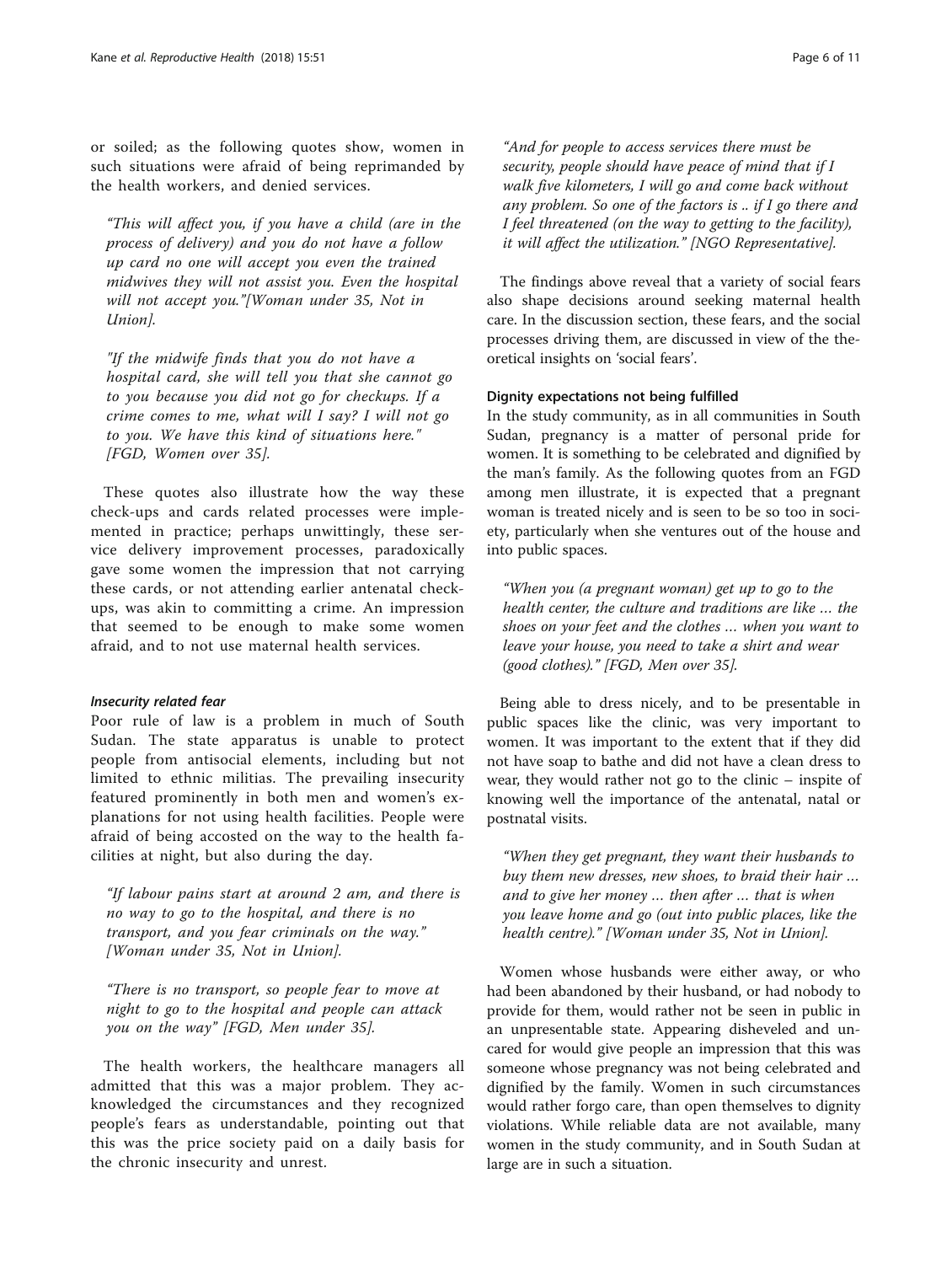# The 'pregnancy' - for the man's family, and also the man's responsibility

In some ways linked to all of the above themes, and in many ways shaping women's care seeking decisions and actions, albeit at a cognitively different level, is the status and role of women in the local society, and how women see themselves within and interact with these social arrangements. We found that women's role in society is seen to primarily be about bearing children for the man's family. The entrenched social norm is that women must bear as many children as the man and his family members wish; this norm relates to the idea that children replace the dead, and they allow inheritance and the continuation of the man's family name. The following two FGD interactions illustrate the local social reality and how men and women relate to it. The first interaction below, in an FGD among young women, illustrates how women see and experience their situation and role in the man's family; it also highlights how not bearing children as demanded by the man and his family, incurs the risk of being abandoned by the man.

Participant 1: "If you are married and already living with your husband and do not have a child, the husband can leave you and tell you to go back to your family."

Participant 2: "His relatives will come and argue that why you are not getting pregnant …the man's relatives will complain why is this woman brought and eating our food for free if she is not going to deliver children."

Participant 1: "The relatives will tell the husband to leave you and go and get another woman who can have children."

Participant 3: "Or the (man's) relatives themselves will go and get a wife for their son." [FGD, Women under 35].

The second interaction below, in an FGD among men, men nonchalantly discuss their inalienable claim on the woman's womb and her fertility potential. They refer to the woman as 'our' wife  $-$  it signifies not just the man's claim, but rather the family's, for they have bought her, and brought her into the family, with the purpose of bearing children for the family. The discussion shows how the man, and the man's family not just expect the woman to give them children, her not doing so, is considered sufficient grounds to abandon her and replace her.

Participant 1: "Because this is our wife, we married her with money. Of course, marrying a woman is like business … is like business. Meaning that if you start a business you must profit from it."

Participants 2,3,4 (In chorus): "Yes, Yes."

Participant 1: "And if you take a woman with money and she does not give you children, that is not good."

Participant 2: "Yes, the family … if a woman is pregnant your family is happy."

Participant 3: "They will say that this woman is now giving birth replacing the person who had died … the one inside now is in place of the person who had died. The family will be happy."

Participant 4: "Like … this is my son here. He married a woman. His wife is bearing children. I will be happy. Some people meet me and say … Oh Peter! Your son's wife delivered. I'll be happy... But if my son married a woman and she does not bear a child, eating the 'Asida' (food) for free, I will not be happy." [FGD, Men under 35].

Women's awareness of their status in the man's household, and their cognizance of the social reality that they had been brought (even, bought) into the man's household to bear children, appeared to result in an ambivalent attitude towards pregnancies generally, including towards their own pregnancy. This layered sociality also shaped women's approach towards using maternal health services. Women seemed to view the (unborn) child as the man's family's, and also seemed to view the process of using maternal health services as not being about their own health, but rather being about the health of the (unborn) child, and thus the responsibility of the man and his family, and not their own.

Facilitator: "Some women do not go to the hospital what makes them not to go?"

Participant: "Sometimes the man says he does not have money that was why she could not go for checkup. So, she decides not to go and if the baby dies it is a loss for her husband's family and not her family." [FGD, Women under 35].

That having been said, this approach to pregnancy and maternity care was not universal. Many women, even when their husband did not provide them with the money, still used antenatal and delivery services; they did so through raising money from other sources. In such situations some women also resorted to using the services offered by traditional birth attendants who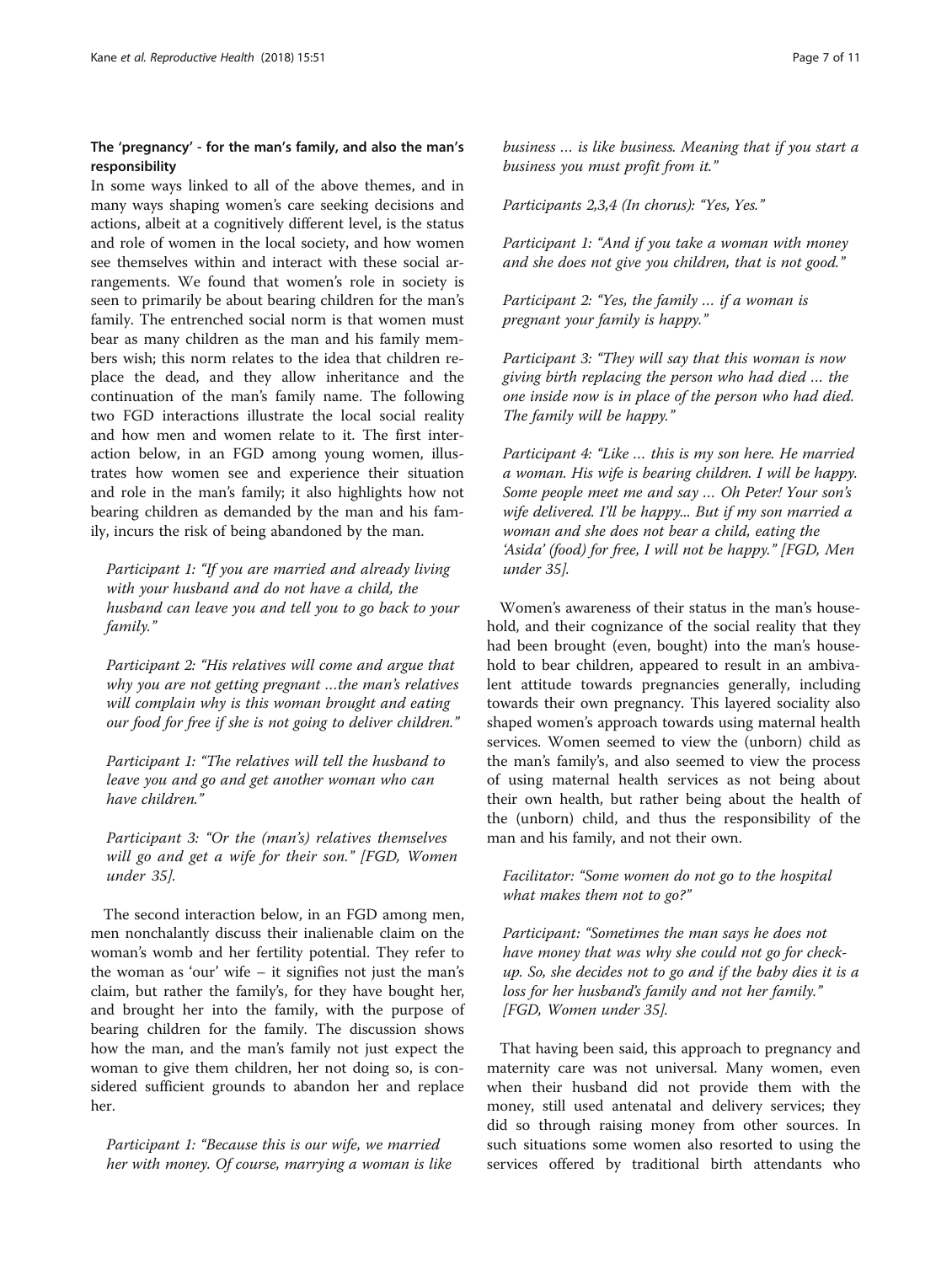charged less, were open to being paid in kind, and to being paid in instalments.

#### **Discussion**

Consistent with Wilunda et al. [\[11\]](#page-10-0) and Lawry et al's [[12\]](#page-10-0) studies from South Sudan  $[11, 12]$  $[11, 12]$  $[11, 12]$  $[11, 12]$ , and the global health services literature [[18,](#page-10-0) [19\]](#page-10-0), our study also found that women do not use the services, if they don't feel the need, if services are inaccessible (geographically and financially), if they perceive services to be of poor quality, and if they do not have confidence in the competence of providers. Instead of repeating what Wilunda et al. [[11](#page-10-0)] and Lawry et al.  $[12]$  $[12]$  $[12]$  have reported in detail, in this paper we choose to focus upon an important, and often insufficiently reported dimension of access – 'social accessibility' [\[16](#page-10-0)]. In the following discussion section, we draw upon our insights about the context of South Sudan, theoretical insights, and empirical findings from literature, to discuss our findings about women's views on pregnancy, women's dignity expectations, and social fears around the act of seeking care. In doing so, we also extend the conceptual understanding of what constitutes accessibility of health services, to include the notion of 'social accessibility'; we make a case for inclusion of this understanding when studying access to health services and when intervening to improve access to services.

We begin with a discussion on what we consider a meta construct shaping women's thinking about pregnancy, and their approach to dealing with it. This background sets the stage to further discuss our findings within two broad and linked theoretical frames: social fears, and social dignity and its violations. Throughout the process, implications are drawn for public health policy and practice in South Sudan, and where appropriate, beyond; in the process, we add to and nuance this body of knowledge on multiple fronts. In doing so, the importance of 'location specific investigations' recommended by De Francisco et al. [\[6\]](#page-10-0) and others [\[8\]](#page-10-0), is reiterated.

#### Carrying a child for someone else

Women's ambivalent, sometimes even uncaring attitudes towards pregnancies, including their own pregnancy, need to be understood better. Oyewumi's work [[20\]](#page-10-0) on family structure and social relations in many African societies, provides a useful frame to understand this ambivalence; according to Oyewumi, in many African societies, the family unit is a "consanguinally-based family system built around a core of brothers and sistersblood relations, wherein the spouses are considered outsiders and therefore not part of the family" [[21\]](#page-10-0). This is unlike the Western family structure of a conjugallybased family built around a couple. In many communities of South Sudan, including in WBeG, the family unit is a consanguinally-based unit, and the woman remains an outsider whose primary role is to bear children for the man's family. This family structure and the social norms that accompany it, in some ways explains why many women viewed the child they were carrying as someone else's and for someone else, and its care was thus also seen by them as being someone else's responsibility – the someone else being the husband and his family. We argue that these social relational arrangements shape how women view and relate to their own pregnancy, and also what they are willing to do or not do, about it. These social-relational arrangements thus constrained women's use of maternal health and SRH services. Pregnant women seemed to also somehow use these social arrangements as a rationale to justify their actions or inactions, which they well knew as being not good for the health of the unborn.

#### Social fears

'Fears' of different kinds emerged as a key concern shaping the non-use of maternal health services. Findings show that the broader theme of 'social fears', is constituted by and subsumes sub-themes which reflect a wide range of social processes: unequal power relations between providers and patients, professional control over the patient-provider interaction and the linked sense of undermined agency, and the broader insecurity in region and country. The latter being a fear, but also perhaps an enabler of other fears; insecurity tends to undermine use of services through, among others, pushing up opportunity costs of accessing services. These sub-themes not just represent different facets of social fear experienced by women when interacting with or contemplating the use of maternal health services, they also help explain how the fear experience is mediated in a number of specific social contexts, and shapes women's decisions to use maternal health services.

Drawing on Tudor  $[22]$  $[22]$ , we argue that the many fears articulated by women are perhaps best understood as 'social fears', where they relate to and are shaped by the attributes of the social worlds individuals inhabit. Social fears may be explicit or tacit, big or small, but they pervade all aspects of our lives and are a key feature of many social situations and interactions; Tudor argues that these fears featuring within social situations "have complex ramifications for the ways in which we live our lives" [\[22](#page-10-0)]. If one's environment, and social interactions repeatedly signal that a certain kind of activity or interaction is unpleasant, painful or dangerous, and could lead to trouble, and if these signals are experienced by others in one's environment, then this provides the conditions for fear to emerge for that particular activity or social interaction. Such fears, once established, have a powerful effect on the actions of individuals. Women who harbor fears, however big or small these fears might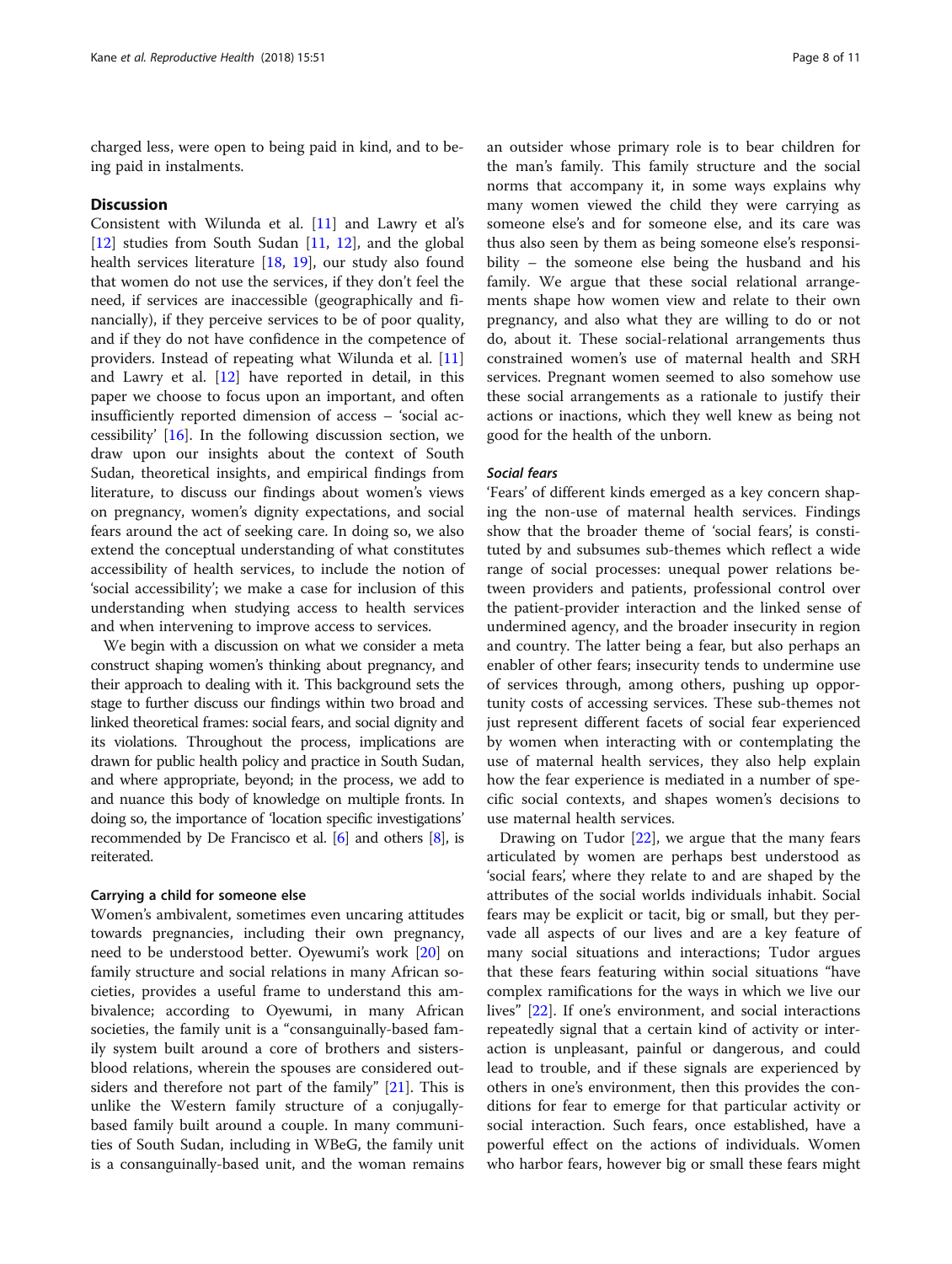be, are unlikely to easily use the maternal health services on offer; furthermore, if sufficient number of women harbor such fears, it influences the thinking of others around them. Evidence shows that experts' and professionals' control over many areas of human activity, like healthcare, can promote fear also beyond the worries related to the direct consequences of specific actions and interventions – including, as in this case, rude/abusive behaviour [\[23,](#page-10-0) [24\]](#page-10-0). It can partly also explain why many women turn to and prefer traditional birth attendants.

Discussing the care experience of study participants within a relational context can help better understand the point regarding care providers. In South Sudan, including in Wau, the relations between the locals who stayed behind during the war, and the returnees who had fled to the erstwhile Sudan during the war, are tense. The returnees have brought valuable knowledge and skills back with them - a large proportion of health care providers are returnees. However, many returnees, because they have been away for decades, do not identify sufficiently with the locals, and tend to be judgmental of the locals. While on one hand the locals welcome and appreciate the returnees, they are keenly aware of the subliminal othering effected by the returnees. This, together with the underlying feelings of resentment amongst those who stayed, towards those who went away, makes the interaction between the locals and the returnee providers, complex, and presents a fertile ground for manifestation of fears. That said, the social dynamics between the returnees and locals was not the focus of our study; further investigation is needed to understand it and its possible public health implications.

#### Social dignity and dignity violations

Women's decisions to step out to seek care are the results of a complex trade-off they make or are willing to make between potential threats to their dignity in social spaces, their views on ownership and responsibility for the unborn, and their fears regarding the care encounter. Many of the fears expressed by women are perhaps better understood in terms of them being afraid of their dignity being violated in the various interactions entailed, and the spaces traversed, in the act of seeking care. We draw upon the notion of social dignity [\[25](#page-10-0), [26](#page-10-0)], the social and cognitive processes around its maintenance and its violations, to better understand our major findings. Social dignity as a concept refers to the idea that in every social interaction, the dignity of one or more participant or bystanders, can potentially be upheld, promoted, threatened or violated. What entails social dignity, and perceptions of when it is upheld, threatened or violated, is socially constructed – it depends on the norms and traditions of a particular community or society. The socially constructed nature of social dignity means that people in every society have tacit knowledge of how to assess it, when to expect its violation, and when to expect its upholdment. For a social interaction to become a dignity violation does not necessarily require explicit action or words being said, it can simply be an act of interpretation by the one whose dignity is at risk, or by others involved in the interaction, including the bystanders.

Consistent with the global literature on dignity and healthcare services [[23,](#page-10-0) [25](#page-10-0), [27,](#page-10-0) [28](#page-10-0)], women in our study reported being afraid of how they might be treated by healthcare workers in their care encounters. The mechanism underlying this fear of being abused, being reprimanded, being shamed, or being belittled during the care encounter, was fear of their social dignity being violated. This concern with social dignity, and its risk of being violated was however not restricted to the care encounter alone; women accorded great importance to, and were concerned about how they were seen in public spaces, be it on the way to the health facility, or in the health facility premises. These spaces were arenas for social interactions where community members, primarily women, asserted their social standing in relation to others. Those pregnant women who could not dress up, and look nice and be seen as being well taken care of, often preferred to stay at home and not seek care, to protect themselves from the judging eyes of other women and society at large, thereby guarding their social dignity. Not having the means to meet the social expectations, socially enforced or imagined, was a reality for most women in the study community. If a woman is in a position of vulnerability, she is more likely to interpret even a relatively minor social slight as violation of her social dignity [[25,](#page-10-0) [26\]](#page-10-0), and as discussed earlier, if the woman happens to see the process of making herself vulnerable to such a violation as not being in her benefit or her responsibility, she will avoid even initiating the process of seeking care. Jacobson [\[26\]](#page-10-0) argues that in difficult circumstances, some, particularly those who are most disadvantaged and vulnerable, may be so worn down by the constant micro insults and violations of their social dignity, that they may isolate themselves and avoid social interactions as much as possible – this manifests as "a reluctance to seek help or access resources, passivity or 'learned helplessness'". Many women in our study community, and in many parts of South Sudan, are in such a position.

# Limitations

The study has some limitations. There was a possibility that people would only give socially desirable answers with the view to not antagonize health workers. These constraints were anticipated, and steps were taken to loosen these constraints. Data collection with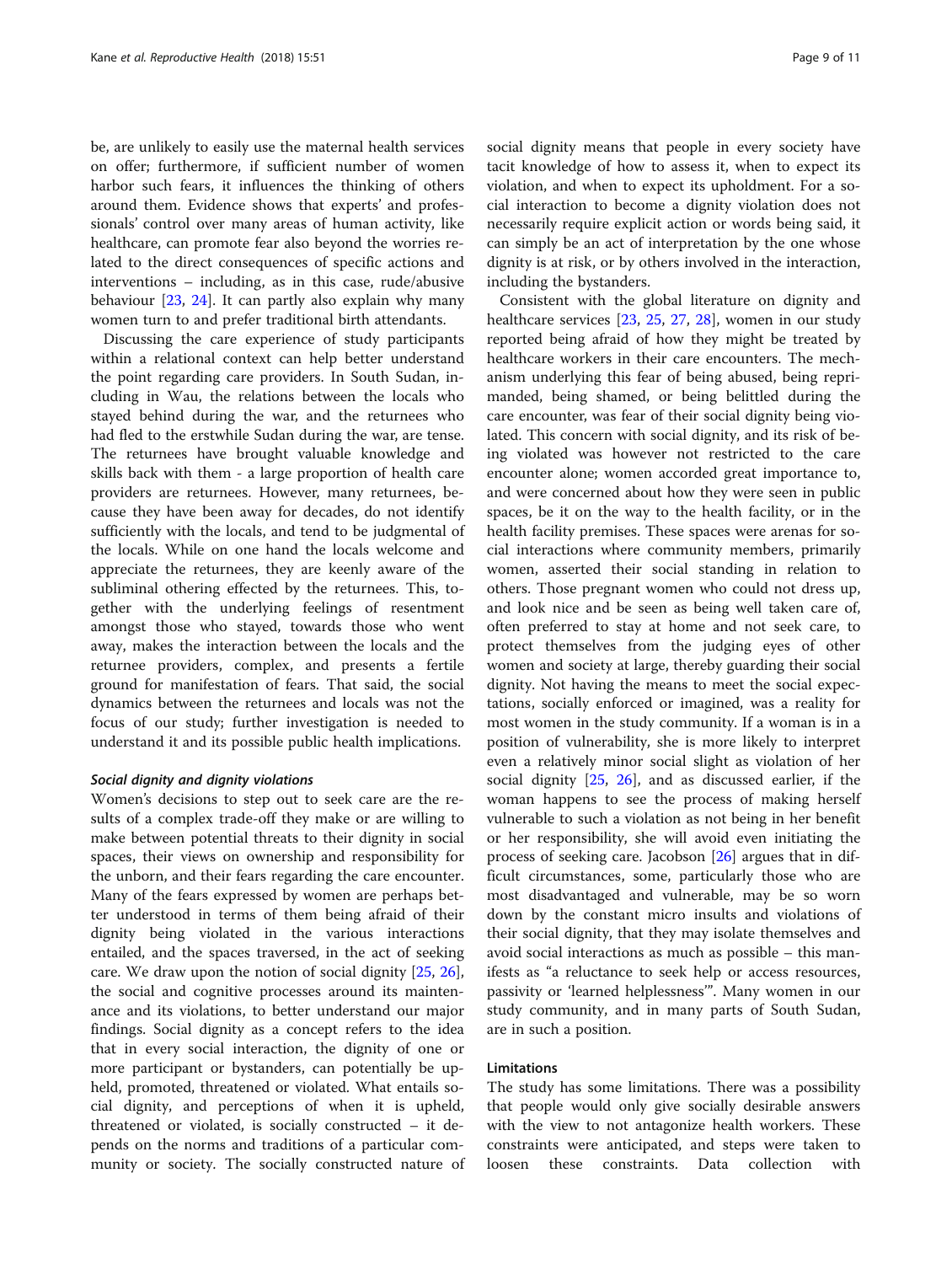community members was done by researchers who hailed from the local community, were independent, and were in no way related to the NGOs delivering services. They also knew the local culture well, and took due care to ensure frank and open interactions. Visits were made to the study sites before the actual data collection to meet the villagers and the elders – to explain the nature of the study, to seek the village's agreement for our presence, and to reassure them that confidentiality will be maintained. We observed that participants were eager to participate and happy that they were being heard. Throughout data collection, the interactions with participants were frank and candid; it makes us confident about our study findings.

## Conclusions

Barriers related to geographical accessibility, affordability, and perceptions (need and quality of care) hinder women from using maternal health services, and these barriers need to be addressed. Through this paper we show that it is equally important to also explicitly consider, and address barriers related to social accessibility – our findings highlight how social fears and fears of dignity violations may hold women back from using maternal health services. We argue and conclude that interventions to improve accessibility of maternal health services should have features that protect women from dignity violations in the care encounters, and should make and shape health facilities into spaces for dignity promotion, for one and all.

Making health facilities into spaces for dignity promotion requires the explicit embedment of dignity considerations in all aspects of service organisation, across provider-patient encounter settings, and across the health facility as a social space. Specifically, and drawing on Jacobson [[29](#page-10-0)], among other things, this could entail the development of a local diagnostic tool which allows service users and practitioners to jointly reflect on "their own positions of vulnerability and antipathy, and on the nature of the gestures, interpretations, and responses that constitute dignity violation in their own settings, using this exercise to change the dignity dimensions of their interactions", and of the spaces in which these encounters occur. Doing so will not only draw women to health facilities, it can also contribute to broader social cohesion and social development by signalling social equality regardless of ethnicity, social and economic status.

Dignity violations in the healthcare encounter and in the health facility space are but reproductions and manifestations of the structural inequalities prevalent in a society. These structural problems require structural solutions at the societal level. While these solutions are beyond the purview of health workers,

public health programs and health workers can contribute to triggering social change by both, changing things in the health facility and creating exemplar islands of possibility, and also by actively making common cause with those who are working on promoting social justice, rule of law, and tackling gender and social inequalities in the society.

#### Summary

Women will use available maternal health services, if they feel the need for the services, if the services are geographically and financially accessible, and if they perceive the services to be of good quality. This study, adds that while these conditions are necessary, they may not be sufficient for women to step out of their homes to use services.

This study argues that the act of seeking care is a social act which entails many social interactions, in a variety of social spaces eg. the neighborhood to be traversed, the waiting area of the health facility, and the care encounter setting. And that, in the many potential social interactions that occur while traversing these spaces, depending on the local social norms, the woman's dignity may potentially be upheld, promoted, threatened or violated.

This study contends that women's decisions to use available services are shaped by a complex trade-off making process, between, on one hand, their beliefs about the importance of using services, and on the other, their fears about their dignity being violated during the interactions entailed in the act of seeking care.

This study concludes that policy makers should pay explicit attention to the embedment of social accessibility related considerations in all aspects of health services organisation, across provider-patient encounter settings, and across the health facility as a social space.

#### Abbreviations

FGD: Focus group discussion; MoH: Ministry of Health; SHARP: South Sudan health action and research project; SRH: Sexual and reproductive health; SSI: Semi structured interview; WBeG: Western Bahr el Ghazal State

#### Acknowledgements

Contributions of the Ministry of Foreign Affairs of the Government of The Netherlands, and of all SHARP project implementing partners, are duly acknowledged.

#### Funding

This study is part of the SHARP (South Sudan Health Action and Research Project) project funded by the Ministry of Foreign Affairs of the Government of The Netherlands.

#### Availability of data and materials

The data is in the form of verbatim transcripts. It will not be shared publicly as the study participants have consented only to the inferences drawn in this and earlier papers; they have not given consent to share the raw data.

#### Authors' contributions

SK is the Principal Investigator. SK, MK, MR collected and analysed the data. SK drafted the manuscript. MK, MR, MD, JB reviewed the draft manuscript